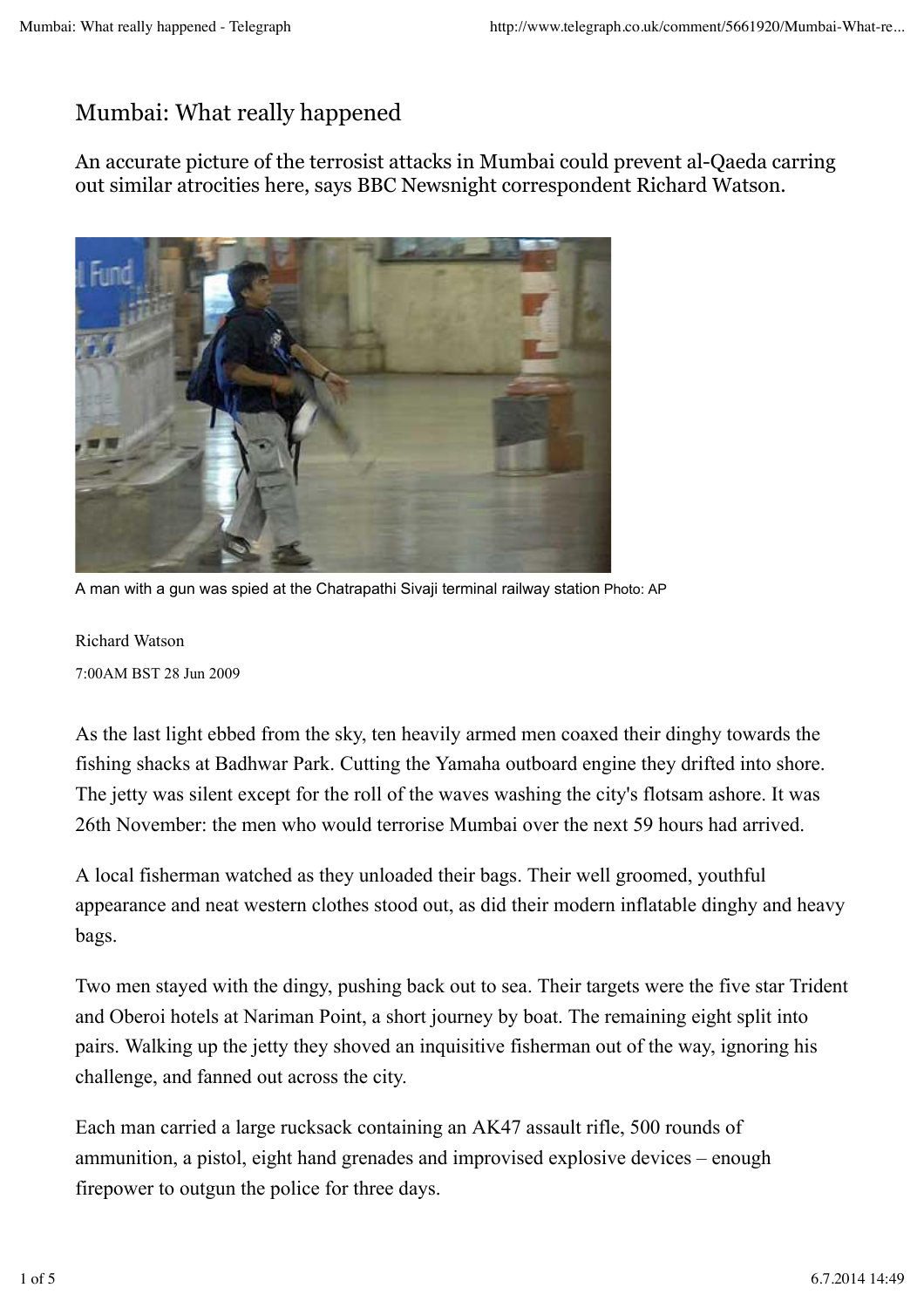They attacked the main railway station, five star hotels and a popular café, killing 166 people and injuring hundreds more. With guests cowering in hotels some of the horror was played out live on television. For those planning the assault, the propaganda value could not be surpassed.

I travelled to Mumbai to investigate the background to these attacks and to re-trace the gunmen's steps across the city. I was also following in the footsteps of western intelligence agents and counter terrorism police officers who have been in Mumbai to learn the lessons from 26/11 so they can assess the vulnerabilities of their own cities. There is acute concern that similar deadly attacks could be launched by Al Qaeda in western capitals including London.

I started my journey at the Leopold Café in Colaba, one of the oldest commercial districts in Mumbai. It was another busy night for Eric Anthony, the young general manager, dressed in designer t-shirt and jeans. All his tables were full and the café resounded with laughter. Bowing his head he brushed a hand past his right ear to show me a bullet graze. "If I'd been any slower my brain would have been split in two".

Eric explained that on the night of 26/11 Eric had seen two young men pause on the busy street outside, deep in conversation on mobile phones. With their heavy rucksacs they looked no different from the scores of travellers who throng the café every evening, soaking up the atmosphere, drinking beer. Yet at 9.35pm precisely they pulled out their AK47s from their rucksacs and entered the café through separate doors, spraying bullets before them.

"Everyone sitting here died", Eric explained, pointing to the back right of the café where the terrorists had rolled grenades. "It was terrible, blood and flesh covered the floor. We lost two of our waiters, one died before my eyes."

Eric now welcomes visitors who want to inspect the battle scars. A 4cm deep hole in the far wall, discreetly covered by a framed picture, betrays the path of an AK round. A perfectly spherical dip in the concrete floor marks a grenade explosion – ten were killed here.

Within minutes the terrorists were gone, walking down the crowded lane towards the world renowned Taj Mahal hotel, firing as they moved, killing another thirteen bystanders. At the Taj, they met with another terrorist team who had already left improvised explosive devices outside. Entering the hotel they raked the reception area with automatic fire and climbed to the upper floors searching for hostages. New cctv images reveal them calmly walking through corridors and the lift area, AK47s in hand, rucksacs on their backs. They may have been dressed in casual clothes but this was a professional commando operation in every other respect.

Mumbai's police headquarters lies in a crumbling, dusty compound not far from the tourist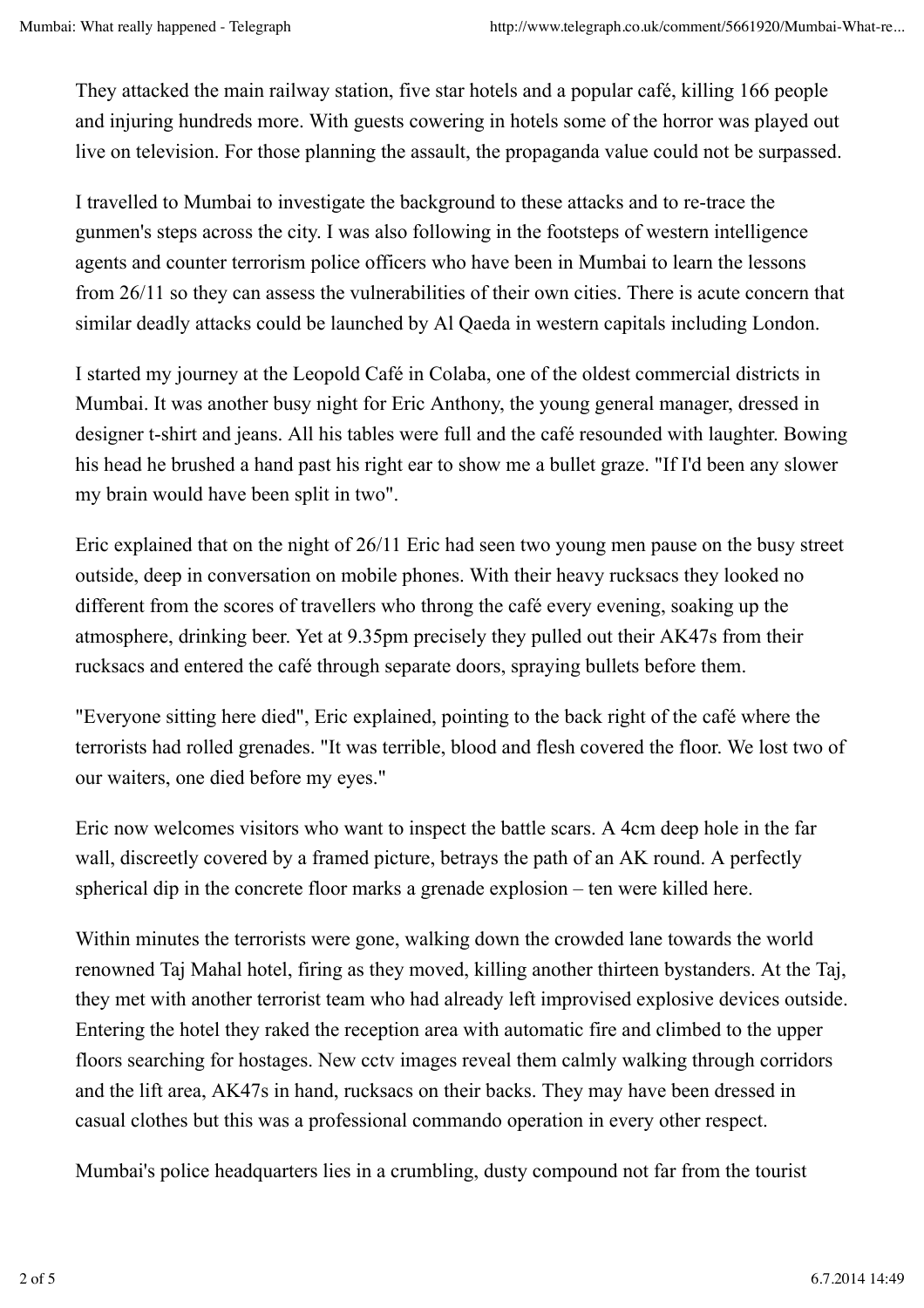district of Colaba. I arrived with an appointment to see Deven Bharti, one of the senior officers in Crime Branch. Tiers of rickety verandas drew my eye up to the fifth floor of this old colonial building where he was waiting in the cool of his air conditioned office, one of the very few in this creaking complex.

The Mumbai police have faced severe criticism for their response to the attacks, even though many officers died bravely. They were heavily outgunned, initially confronting the terrorists with archaic rifles and sticks. Then there was command and control: it took 12 hours to get elite commandoes to the scene.

Beyond the failures of the police response, there is the broader question of what the investigation has revealed about the attack. Deven Bharti says his team of 54 detectives has turned up incontrovertible evidence that all roads lead back to Pakistan. "The evidence clearly points to the conspiracy hatched within the territorial limits of Pakistan and the ten terrorists launched from their soil", Bharti explained.

I was led into the investigation room. Twelve officers sat at wooden desks piled high with paper files, preparing case notes and sifting evidence on laptop computers. Fans whirred overhead, cutting through the saturated, pre-monsoon air. Some 11,000 pages of evidence have been prepared for the trial of the only surviving terrorist, Ajmal Kasab. And prosecutors want to make the most of this. After suffering years of terrorist attacks from Islamist militants, they have finally captured a Pakistani terrorist alive.

Forensic evidence has been gathered and analysed with the help of Scotland Yard and the FBI. It is impressive. The terrorists hijacked an Indian fishing vessel, the MV Kuber, several days before arriving in Mumbai. They had intended to scupper the boat four nautical miles offshore, after they launched their dinghy to make the final journey. In a rare failure, they left the MV Kuber afloat leaving vital evidence to be discovered.

A Global Positioning System device was analysed by the FBI. The police evidence dossier states it showed 100 track back marks in Karachi, they believe the terrorists practised with the device there. Foodstuffs and household goods were recovered from the boat bearing Pakistani company names. The serial number of the Yamaha outboard motor was traced; it was imported by a firm in Lahore. Unexploded grenades recovered from the attacks bore the mark of the arms company Arges but they were made under licence by a Pakistani arms firm in Rawlapindi; the pistols carried a manufacturer's stamp 'Peshawar'.

Furthermore, Ajmal Kasab has named his leader as Zaki ur Rehman, a suspected leader of Lashkar e-Taiba who has been put under arrest in Pakistan.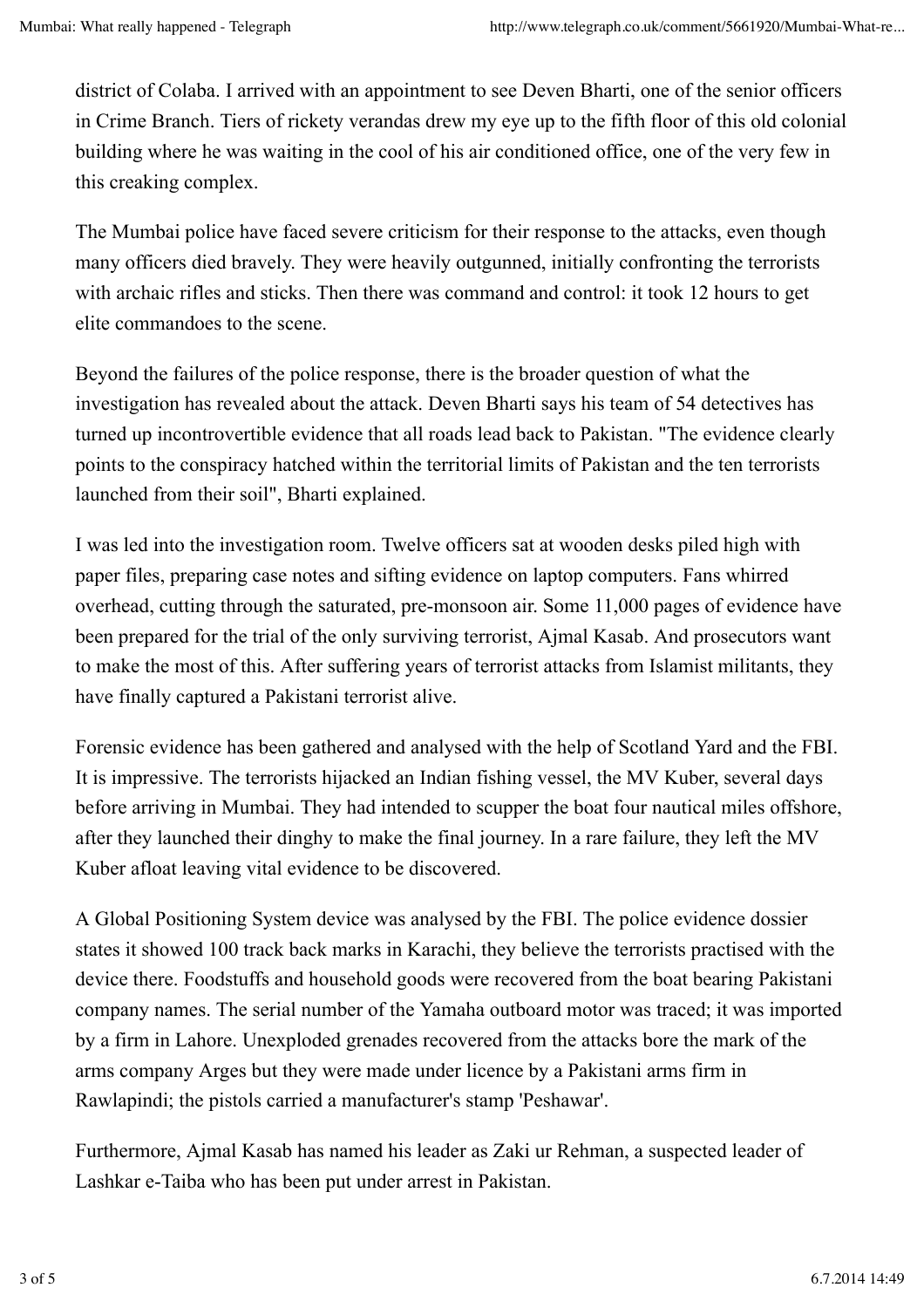Of most interest, however, is the way the ten terrorists were communicating with their leaders who were directing events minute by minute on mobile phones. They were routing all calls over the internet. During the attacks on Mumbai, Indian intelligence officers managed to intercept calls made using this internet account. As we discovered, these intercepts, some of which we obtained, are crucial to the police investigation, especially in relation to the attack against the Jewish centre at Nariman House.

Nariman House was run by an orthodox Jewish couple, Rabbi Holtzberg and his wife Rivka. Rivka was five months pregnant at the time of the attack. On the night of the 26th November, two terrorists entered the maze of back alleys which lead to Nariman House and opened fire. Bullets were ricocheting off cement walls, glass was raining down. They quickly entered the building and took Rabbi Holtzberg and his wife hostage.

It is astonishingly clear from these calls that the terrorist leaders, said to be in Pakistan, knew every move the police were making as the hostage crisis unfolded. Here's one exchange we translated from the tape:

(Terrorist in Nariman House) "Is there anyone in our building?"

(Terrorist controller) "Look at the terrace at the back – the police are there. There's a building under construction, they're on top of that building and there's a lot of police on the main road. You know the Merchant House? They're sitting behind the protruding rear wall and firing shells. You talk to them and God willing they'll leave."

In other disturbing telephone calls which Newsnight will broadcast the terrorist leader cynically consoles the Rabbi's wife suggesting she will live to celebrate the Sabbath if she cooperates by passing on demands to the Israeli consulate. Hours later he gave the order for their murder.

So how did the leaders know the police positions in such detail? Mumbai police say the they were watching live TV in Pakistan. But these instructions seem remarkably precise for that. I know the kind of live-shots used in these situations and they would be unlikely to yield that kind of detail. It is far more likely that they had spotters on the ground who were feeding back information to their leaders about the police movements. If this is true then it means a Lashkar e-Taiba cell in Mumbai which played a crucial role in the attacks which is still undiscovered.

Additional Commissioner Deven Bharti denies this. I asked him whether he thought there were other logisticians in Mumbai who have yet to be caught. He replied: "No I don't think so. This investigation has reached a logical conclusion and we have verified and cross checked each and